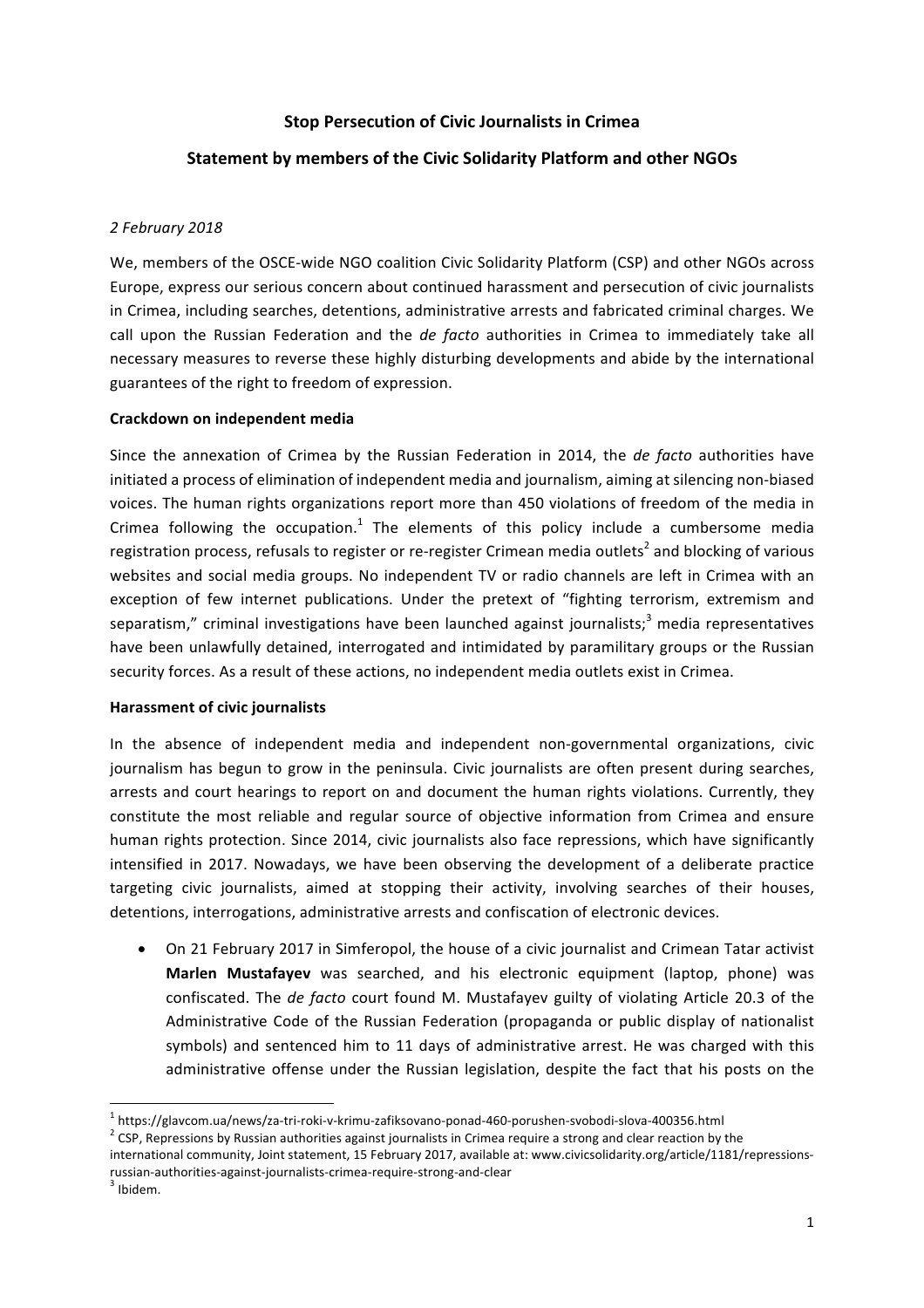internet were published at the time when Crimea was still under Ukrainian jurisdiction. Ten more people who witnessed M. Mustafayev's detention were also detained, including civic **journalists Ruslan Suleymanov, Osman Arithmemetov and Remzy Bekirov.** They were found guilty of violating Article 20.2 of the Administrative Code of the Russian Federation (a nonauthorized mass event) and arrested for 5 days. Their electronic devices were unlawfully confiscated. 

- On 12 April 2017 in Bakhchisaray, the house of a Crimean Tatar, activist and civic journalist Seidamet Mustafayev was raided by the *de facto* Federal National Guard officers. During the search at S. Mustafayev's house, officers used physical violence against people who gathered to report on the event. Five civic journalists were detained and later on sentenced to administrative arrest (from 3 to 10 days) and fines. S. Mustafayev's laptop was confiscated.
- On 13 July 2017, Nariman Memediminov, a Crimean Tatar activist, civic journalist and media coordinator of the "Crimean Solidarity," a public association of relatives of political prisoners, was charged under the above-mentioned Article 20.2 for participating in an unauthorized rally.
- A month later, on 14 August 2017 Artem Osipov, was detained and taken for an interrogation at the police station for filming a one-person picket.
- In October 2017, several other Crimean Tatar activists and civic journalists were detained and brought to administrative liability, including Seyran Saliev, Timur Ibragimov, Amet **Suleymanov** and **Ruslan Belyalov**. On 8 November 2017, R. Belyalov's house was raided, his phones were seized by the *de facto* police and a large amount of money was stolen.
- On 14 October 2017, **Ruslan Gostev** and **Ruslan Suleymanov** were detained by the police.
- Finally, on 8 November 2017, a search was conducted in the house of **Seytumer Seitumerov,** an activist, civic journalist and a camera man of the "Crimean Solidarity" public association. During the raid, his phones and a laptop were seized. S. Seytumerov was fined for posting on the social media VKontakte before the annexation of Crimea.

While performing detentions, the *de facto* police specifically targeted civic journalists and anyone else who filmed or made photos. As a result, anyone who films or otherwise reports from the site of arrest, detention or court hearing becomes a target for the *de facto* police.

Members of the Civic Solidarity Platform and other signatories would like to emphasize the importance of independent watchdogs in exercising public oversight over actions of authorities and providing society with information. They should be endowed with effective guarantees of protection while exercising their freedom of expression.<sup>4</sup> Any restrictions should be based on laws compatible with international norms, proportionate and necessary in a democratic society.

The role of independent watchdogs, which in the past used to be played primarily by traditional mass media, is nowadays often assumed by independent bloggers and civic journalists. As noted in the Vienna Conclusions on Safety of Journalists and Media Ethics of 22 March 2017: "[i]n the digital age, journalism is no longer restricted to full-time media professionals but is recognized as being shared by a wide range of actors, including bloggers and others who self-publish on the Internet, in print or through some other medium."<sup>5</sup> There is an increasing consensus in inter-governmental organizations that international human rights standards on freedom of expression, enshrined in Article 19 of the International Covenant on Civil and Political Rights and Article 10 of the European Convention

<sup>&</sup>lt;sup>4</sup> European Court of Human Rights, Judgment of 7 December 1976, Handyside v. United Kingdom, application no. 5493/72.<br><sup>5</sup> The text of the declaration is available at: www.osce.org/representative-on-freedom-of-media/30683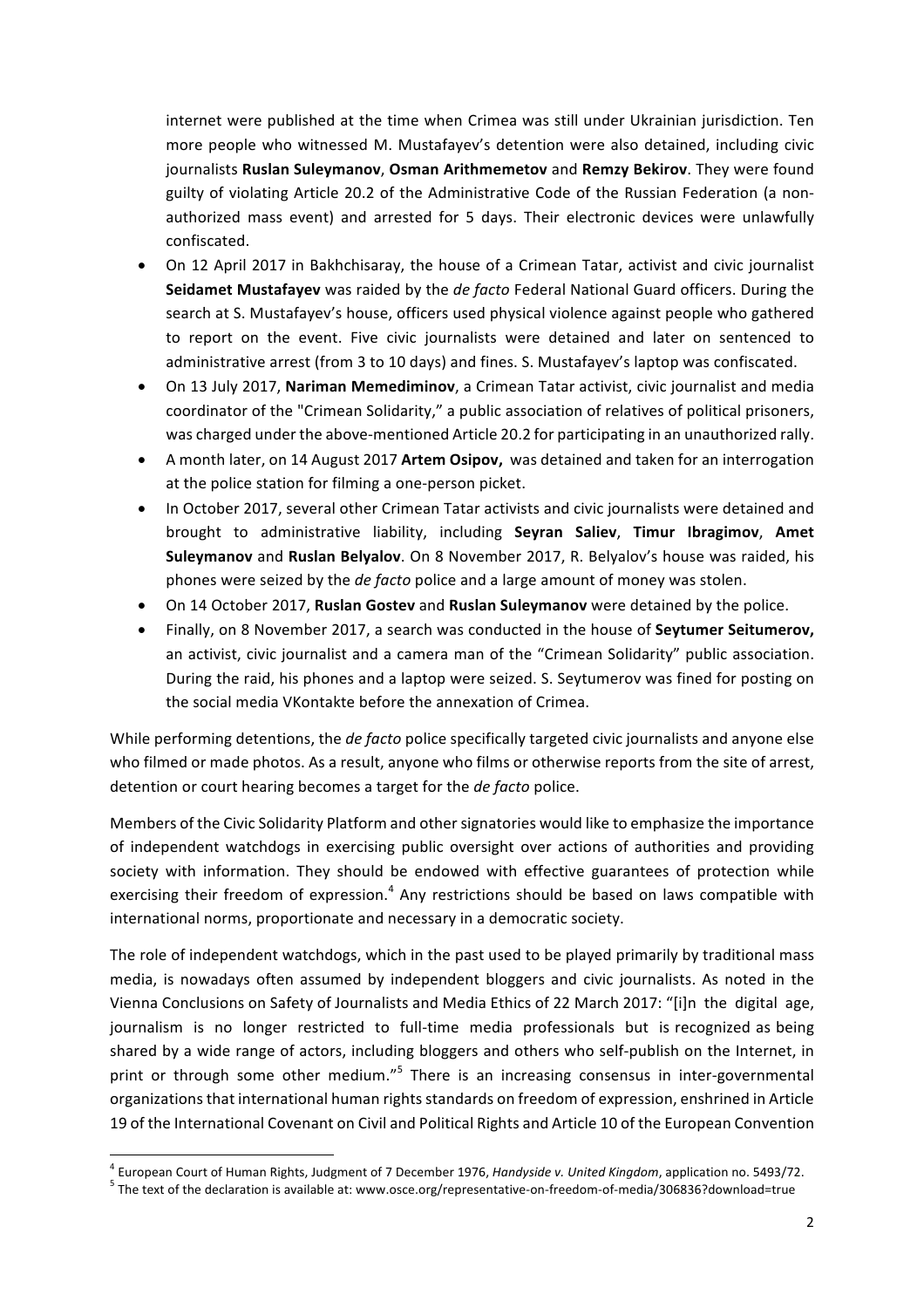on Human Rights which apply to traditional media watchdogs should also serve to protect independent civic actors.<sup>6</sup>

Bloggers and citizen iournalists have a right to report freely on events of public interest, including in particular on protests and demonstrations<sup>7</sup> without undue interference and fear of reprisals. Any harassment of media workers and other actors acting as independent watchdogs which hinders their performance of this function should be seen as a serious interference in freedom of expression, leading to the so-called chilling effect.<sup>8</sup> This applies in particular to measures such as deprivation of liberty, disproportionate financial sanctions, seizure of professional material or search of premises, prohibition of exercising the journalistic profession and introduction of other practical impediments for media work hindering independent coverage of events of public interest. It is also worth noting that searches and seizures of electronic devices pose a serious threat to the protection of journalistic sources of information which should be respected also with regard to civic journalists who perform the public watchdog roles.<sup>9</sup> Finally, it must be emphasized that the fight against terrorism does not justify arbitrary interference in the exercise of freedom of expression. All measures taken by states to fight terrorism which limit freedom of expression must respect the rule of law, necessity and proportionality principles and should exclude any form of arbitrariness, as well as discriminatory treatment.<sup>10</sup>

In light of the above, we call upon the Russian Federation and the *de facto* authorities in Crimea to:

- **Immediately stop persecution of civic journalists, involving administrative arrests, charges** of criminal nature, confiscation of property and other reprisals and extend to them all the **guarantees that are provided to professional journalists;**
- Undertake prompt, effective and impartial investigation into the unlawful detention and any form of physical violence against civic journalists and ensure that the perpetrators are **brought** to justice, as well as take all necessary measures to prevent such attacks in the future:
- Guarantee unhampered access of civic journalists to the public space and their professional **activities in order to ensure freedom of expression and access to information in Crimea.**

**We call upon the international community to:** 

- Stand in support of freedom of expression and the right to information of civic journalists in **Crimea, and thus also the people who live in the peninsula;**
- Exert pressure on the Russian Federation and the *de facto* authorities in Crimea to stop persecution of civic journalists and make sure that they can perform the public watchdog function without interference in their freedom of expression;
- Ensure necessary protection of those civic journalists who have become victims of repressions and support professional activities of civic journalists in Crimea;

<sup>&</sup>lt;sup>6</sup> European Court of Human Rights, Judgment of 14 April 2009, *Társaság a Szabadságjogokért v. Hungary*, application no. 37374/05. See also Report of the UN Special Rapporteur on the promotion and protection of the right to freedom of opinion and expression, 8 September 2015, available at: www.un.org/en/ga/search/view\_doc.asp?symbol=A/70/361.

<sup>&</sup>lt;sup>7</sup> European Court of Human Rights, Judgment of 20 October 2015, *Pentikainen v. Finland*, application no. 11882/10.<br><sup>8</sup> See for example, *Declaration by the Committee of Ministers on the protection and promotion of inves* 

<sup>26</sup> September 2007, available at: https://goo.gl/sRX1Th.<br><sup>9</sup> See footnote 2, Report of the UN Special Rapporteur on the promotion and protection of the right to freedom of opinion and expression.

<sup>&</sup>lt;sup>10</sup> Council of Europe, Committee of Ministers, *Declaration on freedom of expression and information in the media in the context of the fight against terrorism*, 2 March 2005, available at: https://goo.gl/7BqsRF.